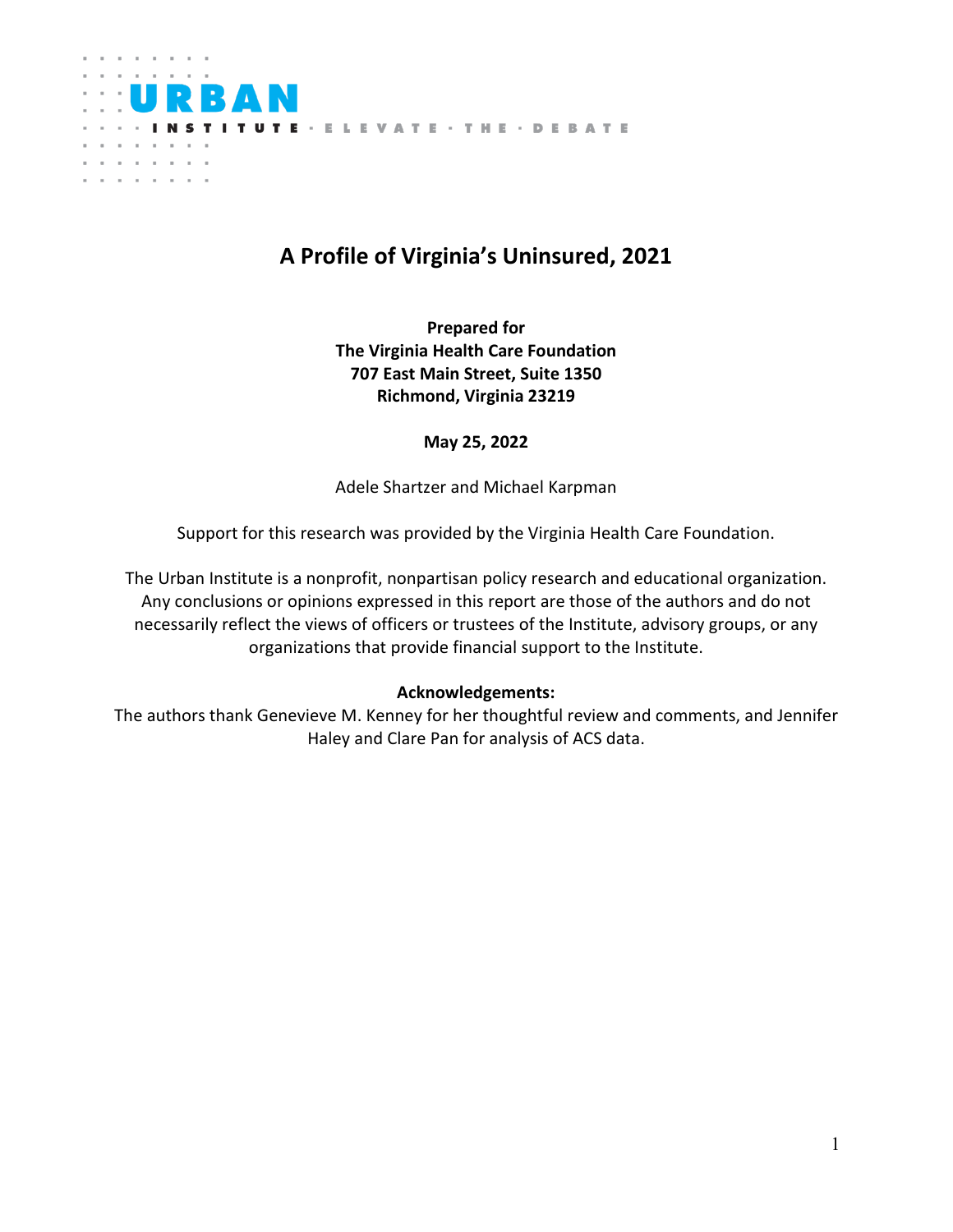

### **Methods**

 $\overline{a}$ 

- All data are from the Current Population Survey Annual Social and Economic Supplement (CPS-ASEC) conducted by the US Census Bureau and Bureau of Labor Statistics in 2017- 2021 and the Behavioral Risk Factor Surveillance System (BRFSS) conducted by the Centers for Disease Control and Prevention in 2019 and 2020.
- Pandemic-related data collection challenges necessitated a shift to the CPS-ASEC from the American Community Survey (ACS) used in previous *Profiles*. Comparisons of trends over time should use a consistent data source and methodology. As a result, estimates in this chartbook should not be compared to estimates in other reports.
- CPS uninsurance estimates reflect coverage reported at the time of the survey, with most data collection occurring in March. This is in contrast to the ACS, which also collects information on coverage at the time of the survey but is fielded continuously throughout the year.
- The family structures and corresponding income and employment estimates presented in the CPS analyses are based on health insurance units, or groups of individuals whose income would likely be counted together for the purposes of eligibility for Medicaid or the Marketplace. Health insurance units are generally smaller than Census-reported families, and their income is generally lower than the Census estimates of family-based income. *As a result, the CPS estimates of the number of uninsured by income may not match those from other sources that are based on alternative family and income units.*
- Changes in access to care, health status, and oral health reported in the 2020 BRFSS are likely to lag health insurance coverage changes. These access and use measures include a 12-month look back period, including portions of 2019. The years 2019 and 2020 marked a period of change in Virginia, both through the expansion of the Medicaid program to low-income nonelderly adults in January 2019 followed by the global COVID-19 pandemic in early 2020 and subsequent responses, including the Medicaid maintenance of effort requirements. These factors had major impacts on the economy and access to health care in Virginia and elsewhere.<sup>[1](#page-1-0)</sup>

<span id="page-1-0"></span><sup>1</sup> For more information about national changes in health insurance coverage between 2019 and 2021, see S. McMorrow, M. Karpman, A. Green, and J. Banthin. "Bolstered by Recovery Legislation, the Health Insurance Safety Net Prevented a Rise in Uninsurance between 2019 and 2021," Urban Institute Issue Brief, March 2022, accessible online at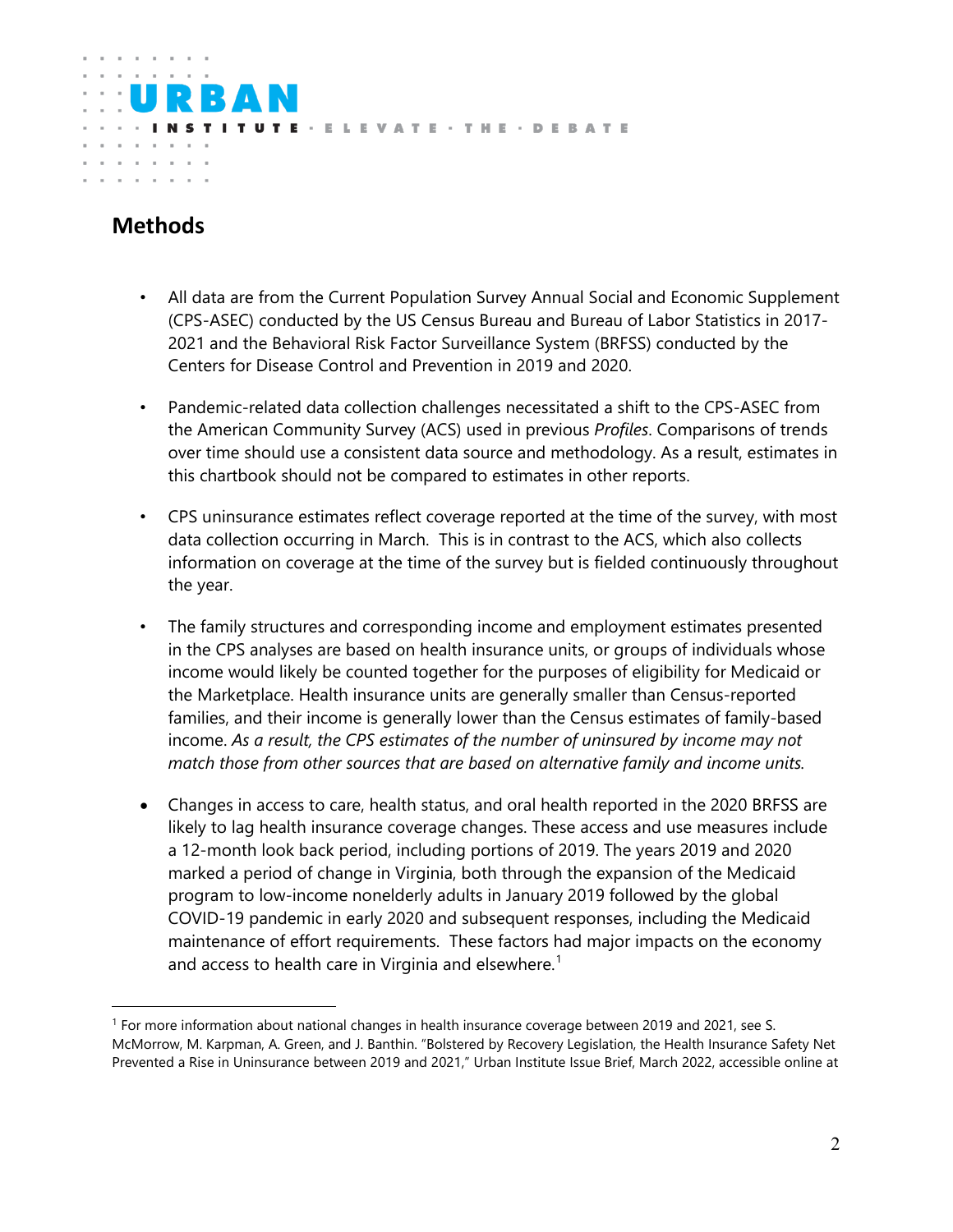

 $\overline{a}$ 

[https://www.urban.org/research/publication/bolstered-recovery-legislation-health-insurance-safety-net-prevented](https://www.urban.org/research/publication/bolstered-recovery-legislation-health-insurance-safety-net-prevented-rise)[rise](https://www.urban.org/research/publication/bolstered-recovery-legislation-health-insurance-safety-net-prevented-rise)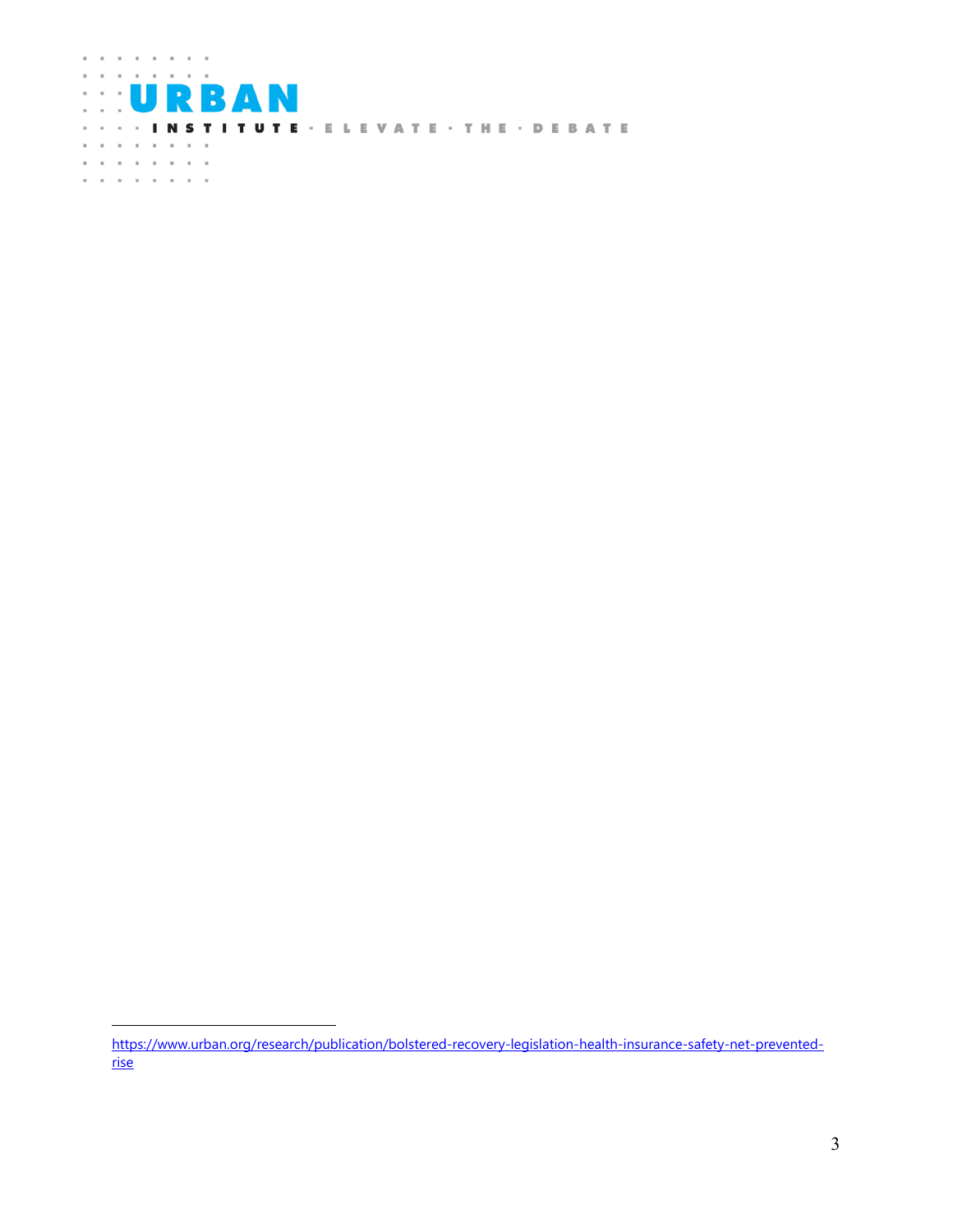

# **Uninsurance Rates among Nonelderly Virginians (CPS-ASEC 2021)**

*(See Tables 1-3)*

- In 2021, 455,000 Virginians under the age of 65 lacked health insurance coverage according to the March Current Population Survey Annual Social and Economic Supplement (CPS-ASEC). That was an estimated 6.5% of nonelderly Virginians (see Table 1).
- The uninsured rate among nonelderly adults (ages 19 to 64) was 8.2% in 2021, representing 415,000 uninsured nonelderly adults in Virginia. The uninsurance rate was highest among adults ages 27 to 39 (9.1%). The Affordable Care Act expanded access to coverage for young adults (ages 19-26) as a dependent; the uninsurance rate among 19- 26 year-old adults was 8.1%.
- In 2021, the uninsurance rate among children in Virginia was 2.1%, or about 41,000 children. Children in families with income at or below 205% of the Federal Poverty Level (FPL) were more likely to be uninsured than children in higher-income families (5.0% vs. 0.7%).
- Among nonelderly adult Virginians, the highest uninsurance rates were among those with family income at or below 138% of the Federal Poverty Level (FPL) in 2021; 18.7% of nonelderly adult Virginians in this income category were uninsured.
- Uninsurance rates were much higher for nonelderly Virginians in families with part-timeonly workers or with no workers (17.0% and 15.1%, respectively) than families with two or more full-time workers (1.8%). The uninsurance rate among nonelderly Virginians with one full-time worker in the family was 5.3%.
- The uninsurance rate among white nonelderly Virginians was 4.4%; Black or African American Virginians and Hispanic Virginians had significantly higher uninsurance rates in [2](#page-3-0)021 (7.4% and 16.7%, respectively).<sup>2</sup>

<span id="page-3-0"></span> <sup>2</sup> Race/ethnicity categories are based on the CPS-ASEC questionnaire wording.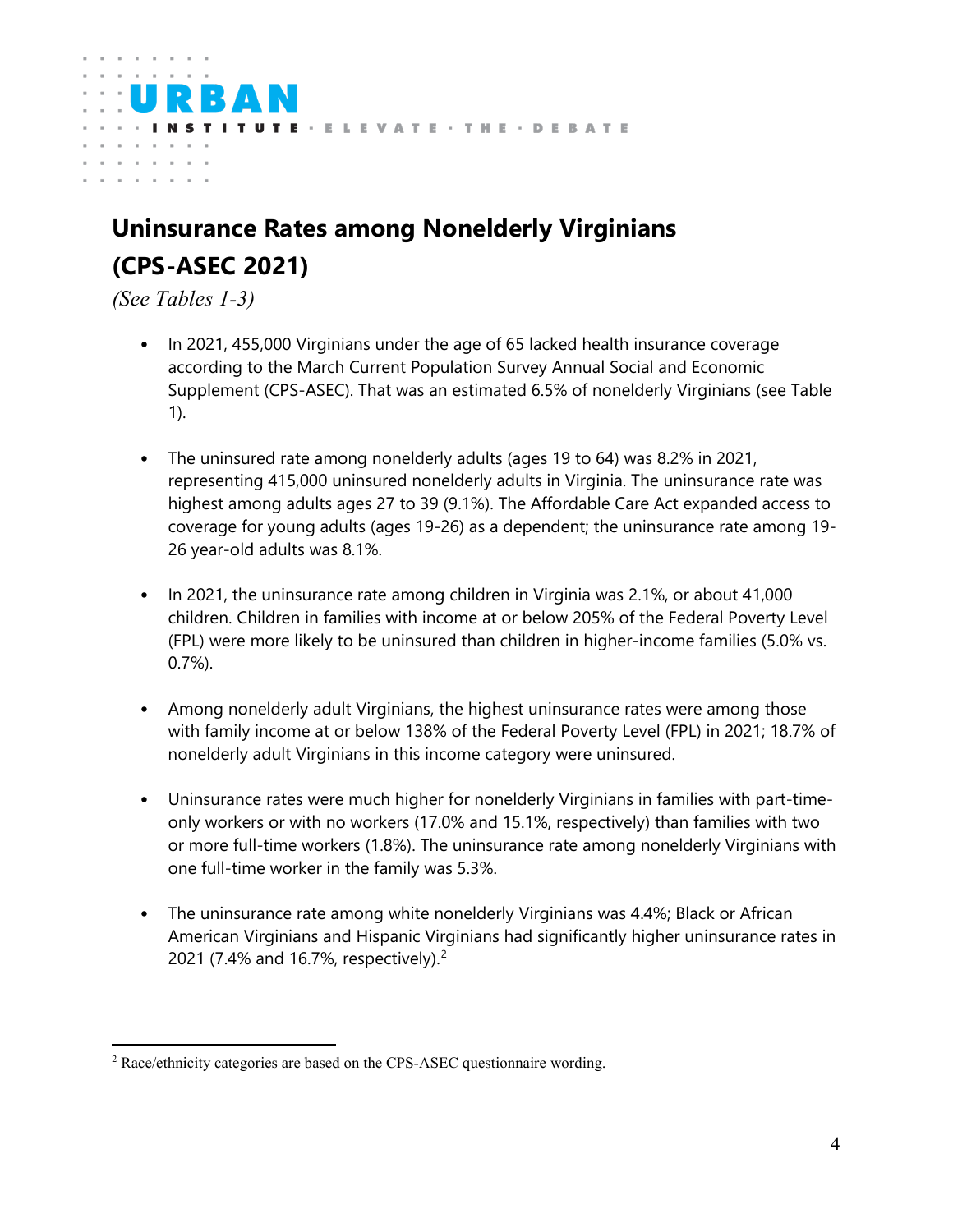

• In 2021, the uninsured rate among all nonelderly citizens in Virginia was 5.0%; this stands in contrast to the significantly higher uninsurance rate among noncitizens, 26.6%.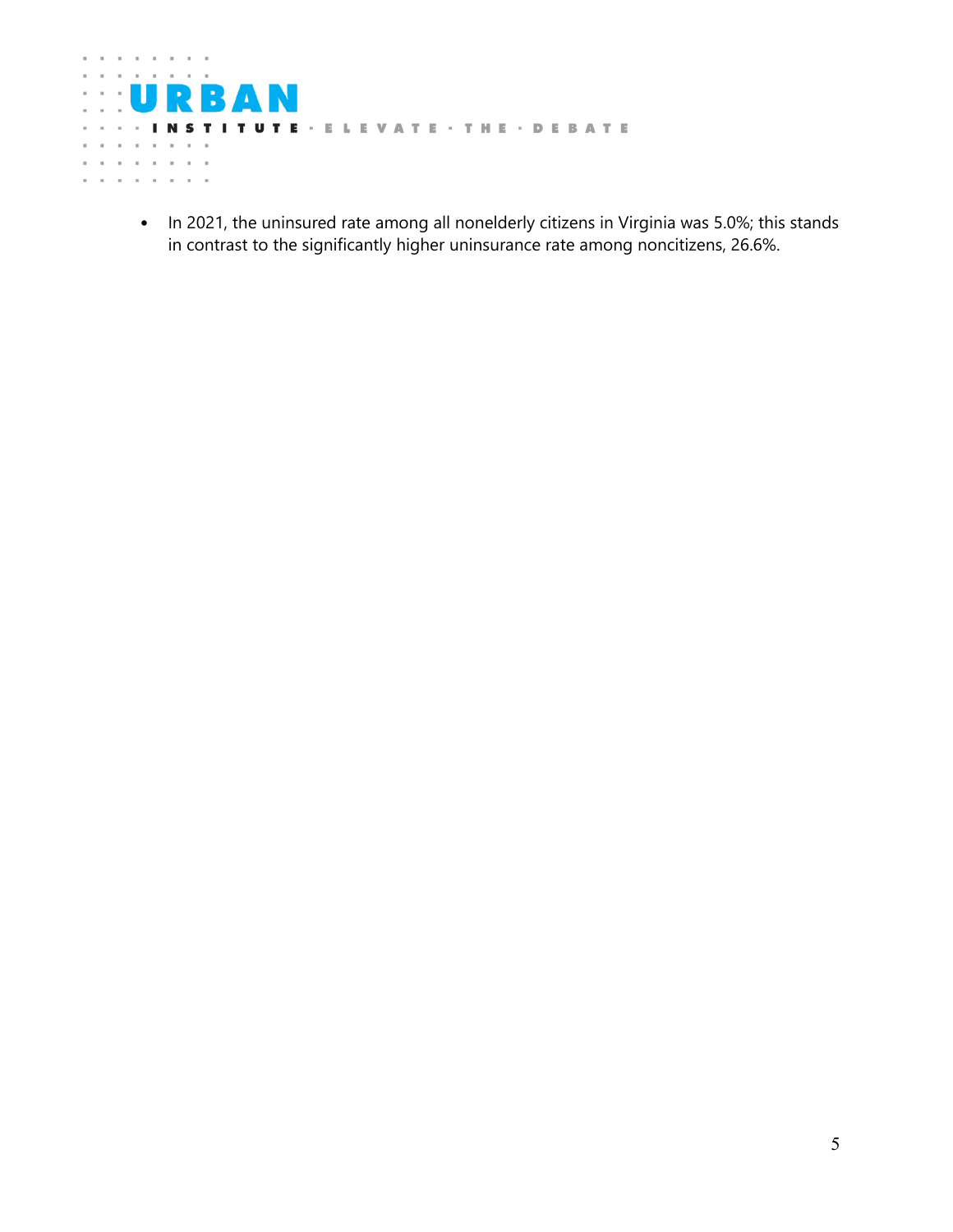

# **Uninsurance Trends in Virginia, 2017 to 2021 (CPS-ASEC)**

*(See Tables 4-6a)*

### Changes among the Nonelderly Population

- Uninsurance among the nonelderly in Virginia decreased between 2017 (11.3%) and 2021 (6.5%). This represents about 327,000 fewer uninsured Virginians in 2021. This change reflects a decrease in the uninsured rate for nonelderly adults (from 13.6% in 2017 to 8.2% in 2021) as well as a decrease among children (5.5% in 2017 and 2.1% in 2021) (see Tables 4, 5, and 6).
- Between 2017 and 2021, the uninsured rate for the nonelderly in the US as a whole increased 0.9 percentage points, compared to the 4.8 percentage point decrease in uninsurance among nonelderly Virginians. In 2021, the Virginia nonelderly uninsurance rate (6.5%) was lower than the US average (10.9%) (see Table 4). For children under age 19, the uninsured rate for US children as a whole increased slightly between 2017 (5.4%) and 2021 (6.1%) while decreasing for Virginia children (5.5% in 2017 to 2.1% in 2021).

Statistically significant decreases in uninsurance between 2017 and 2021 were found among most groups of Virginians studied, including most age and work status groups, families with low incomes, white and Black residents, citizens, and SNAP recipients and non-recipients. Nationally, uninsurance remained stable or increased between 2017 and 2021 for these groups.

• In Virginia, there were an estimated 415,000 uninsured nonelderly adults in March 2021, for an uninsured rate of 8.2% compared to:

| Year | # Uninsured Nonelderly<br>Virginia Adults (ages 19 -<br>64) | <b>Uninsured Rate among</b><br><b>Nonelderly Virginia Adults</b><br>(ages 19 to 64) |
|------|-------------------------------------------------------------|-------------------------------------------------------------------------------------|
| 2017 | 672,000                                                     | 13.6%                                                                               |
| 2018 | 635,000                                                     | 12.7%                                                                               |
| 2019 | 559,000                                                     | 11.3%                                                                               |
| 2020 | 435,000                                                     | 8.8%                                                                                |
| 2021 | 415,000                                                     | 8.2%                                                                                |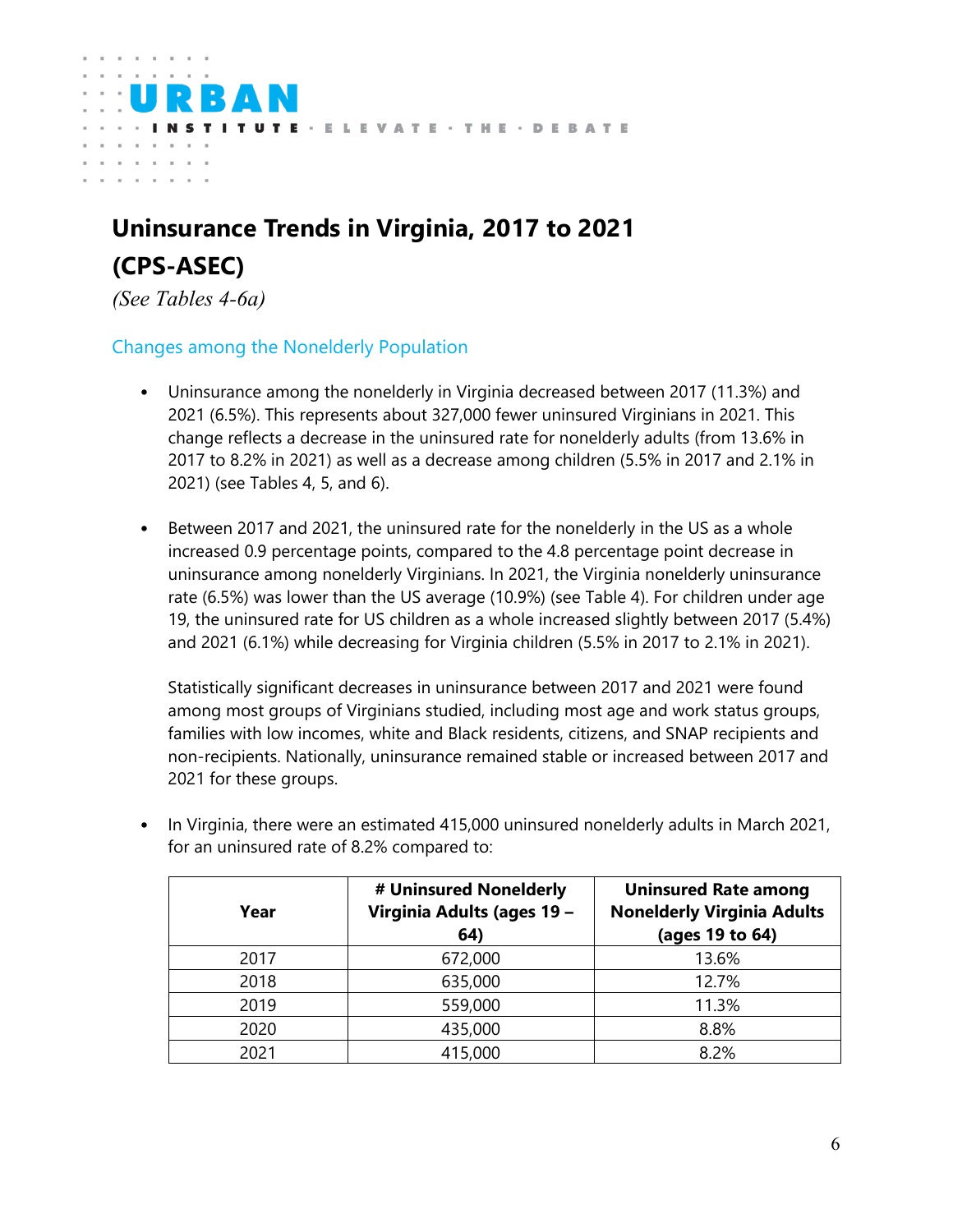

• For children, there were an estimated 41,000 uninsured in 2021, for an uninsured rate of 2.1%, compared to:

| Year | # Uninsured Virginia<br>Children (ages 0-18) | <b>Uninsured Rate among</b><br>Virginia Children (ages 0-<br>18) |
|------|----------------------------------------------|------------------------------------------------------------------|
| 2017 | 110,000                                      | 5.5%                                                             |
| 2018 | 134,000                                      | 6.7%                                                             |
| 2019 | 129,000                                      | 6.6%                                                             |
| 2020 | 55,000                                       | 2.9%                                                             |
| 2021 | 41,000                                       | 2.1%                                                             |

### Changes in Uninsurance Rates among Specific Populations

- The uninsured rate decreased between 2017 and 2021 from 27.1% to 14.7% for nonelderly Virginians in families with income at or below 100% FPL and from 27.7% to 12.9% for those with family income between 101-138% FPL. This resulted in 227,000 fewer uninsured nonelderly Virginians with income in this range. Over the same time period, there were also slight decreases in uninsurance rates among other income groups, though the changes were not statistically significant (see Table 4).
- Among nonelderly Virginians in households receiving SNAP, the uninsured rate fell from 20.7% to 6.1% between 2017 and 2021. This resulted in 123,000 fewer uninsured individuals in households receiving SNAP (see Table 4).
- Though the uninsurance rate among noncitizens showed a potential decrease between 2017 and 2021 (35.4% and 26.6%, respectively), the change was not statistically significant, possibly because of small sample size. Among Virginia citizens, the uninsured rate decreased from 9.3% to 5.0% during the same time period (see Table 4).
- The uninsured rate among individuals in families with only part-time workers did not change significantly between 2017 and 2021. The uninsured rate for individuals in families with no workers decreased from 23.0% to 15.1% between 2017 and 2021. Individuals in families with at least one full-time worker also experienced a significant decrease in uninsurance between 2017 and 2021 (10.9% to 5.3% for families with one full-time worker and 4.1% to 1.8% for two or more full-time workers) (see Table 4).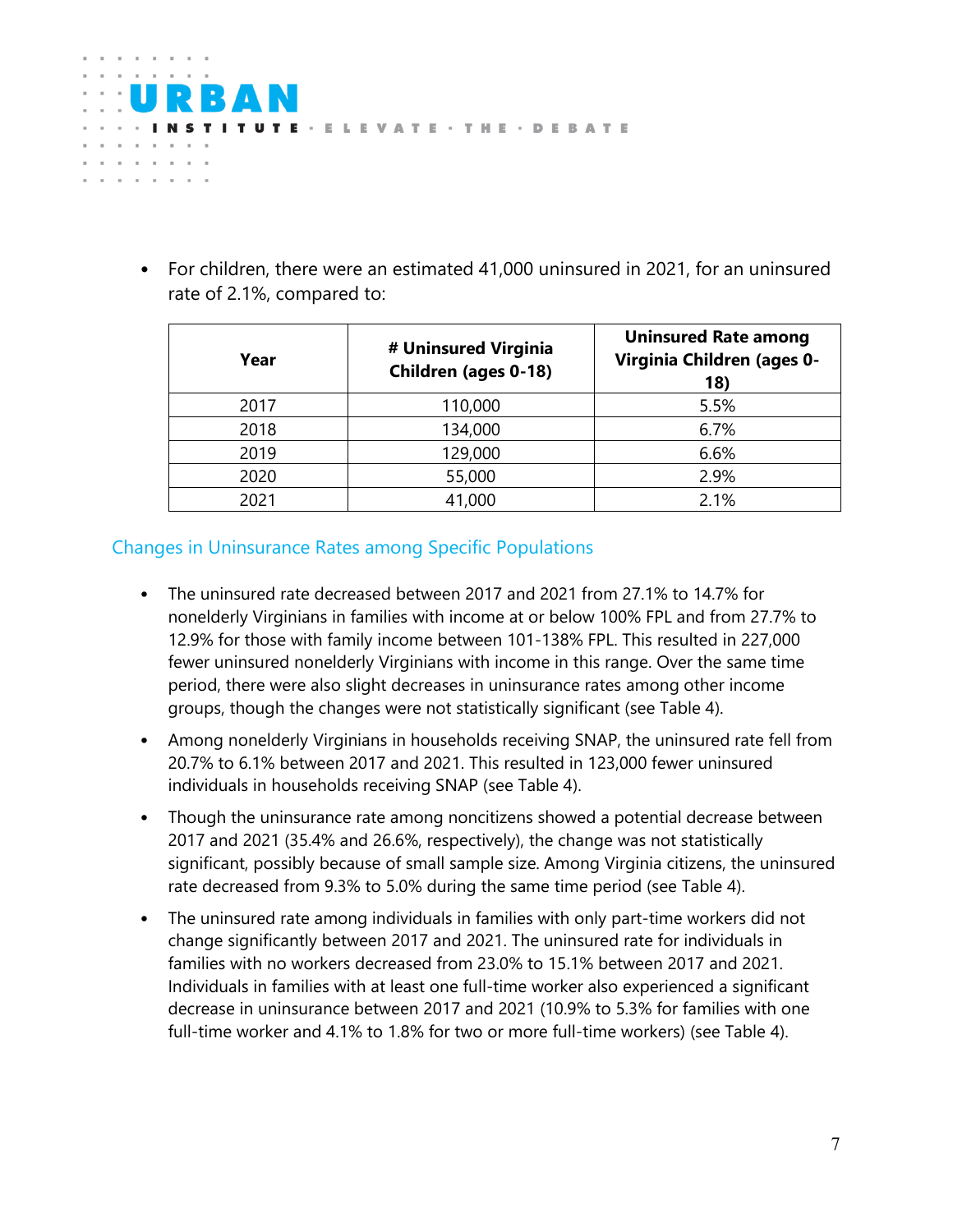

• The uninsured rate in Virginia declined significantly between 2017 and 2021 among young adults (ages 19-26), falling from 20.2% to 8.1%. Nationally, uninsurance among this age group remained steady between 2017 and 2021 (14.7% to 15.5%), following a significant decline in the early years of the ACA when dependent coverage on employersponsored insurance was expanded for 19-26 year-old adults.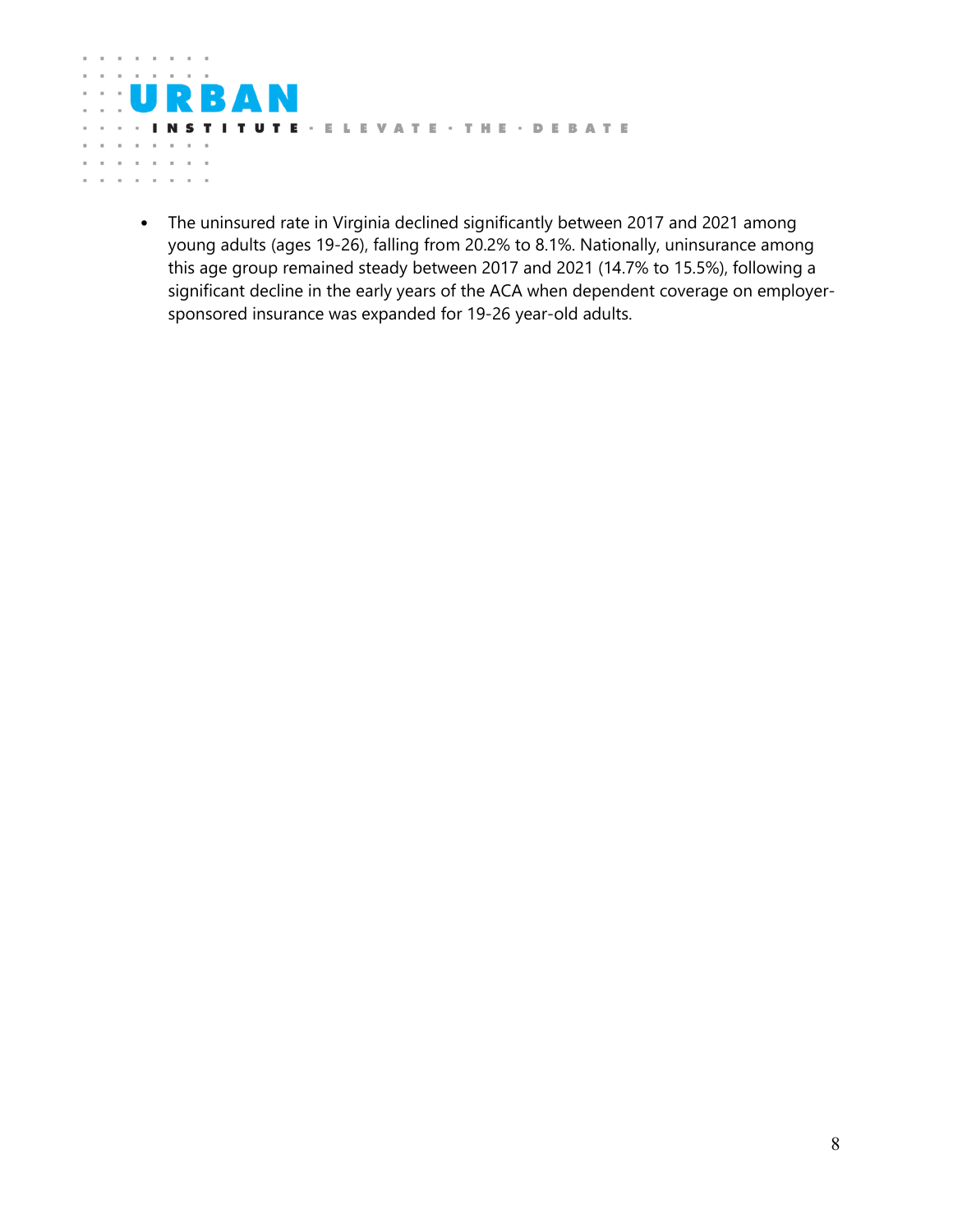

## **Access to Care, Health Status, and Oral Health among Nonelderly Adults in Virginia (2020)**

**(Behavioral Risk Factor Surveillance System, BRFSS)**

*(See Tables 7-10)*

- In 2020, 73.4% of nonelderly adults in Virginia reported having a routine check-up in the past 12 months. This was higher than the 70.3% reported in the rest of the nation (see Table 7). $3$
- In 2020, 12.2% of nonelderly adult Virginians reported not seeing a doctor when needed in the past 12 months due to cost, a rate similar to the rest of the nation (12.5%) (see Table 7).
- In Virginia, uninsured nonelderly adults were less likely than those with insurance to report having a regular provider (35.6% compared to 77.7%), a routine checkup (45.1% compared to 77.9%), or a flu shot (21.6% compared to 49.4%) and were more likely to report unmet needs due to cost during the last 12 months for care (36.6% compared to 8.3%) in 2020 (see Table 9).
- In 2020, 74.4% of nonelderly adults in Virginia said that they had a type of insurance coverage that paid for some or all of their routine dental care (Table 7); nonelderly adults without health insurance in Virginia were much less likely to have dental coverage (13.9% compared to 84.0%) (see Table 9). Nonelderly adults without dental coverage were less likely to have had a dental visit (46.8% compared to 77.7%) and were significantly more likely to have lost any permanent teeth (43.5% compared to 28.6%) (see Table 10).

## **Changes in Access to Care, Health Status, and Oral Health among Nonelderly Adults in Virginia (2019-2020) (BRFSS)**

*(See Table 11)*

• Changes in access to care, health status, and oral health are likely to lag health insurance coverage changes. These access and use measures include a 12-month look back period

<span id="page-8-0"></span> $3$  Estimates for the rest of the nation do not include Virginia.